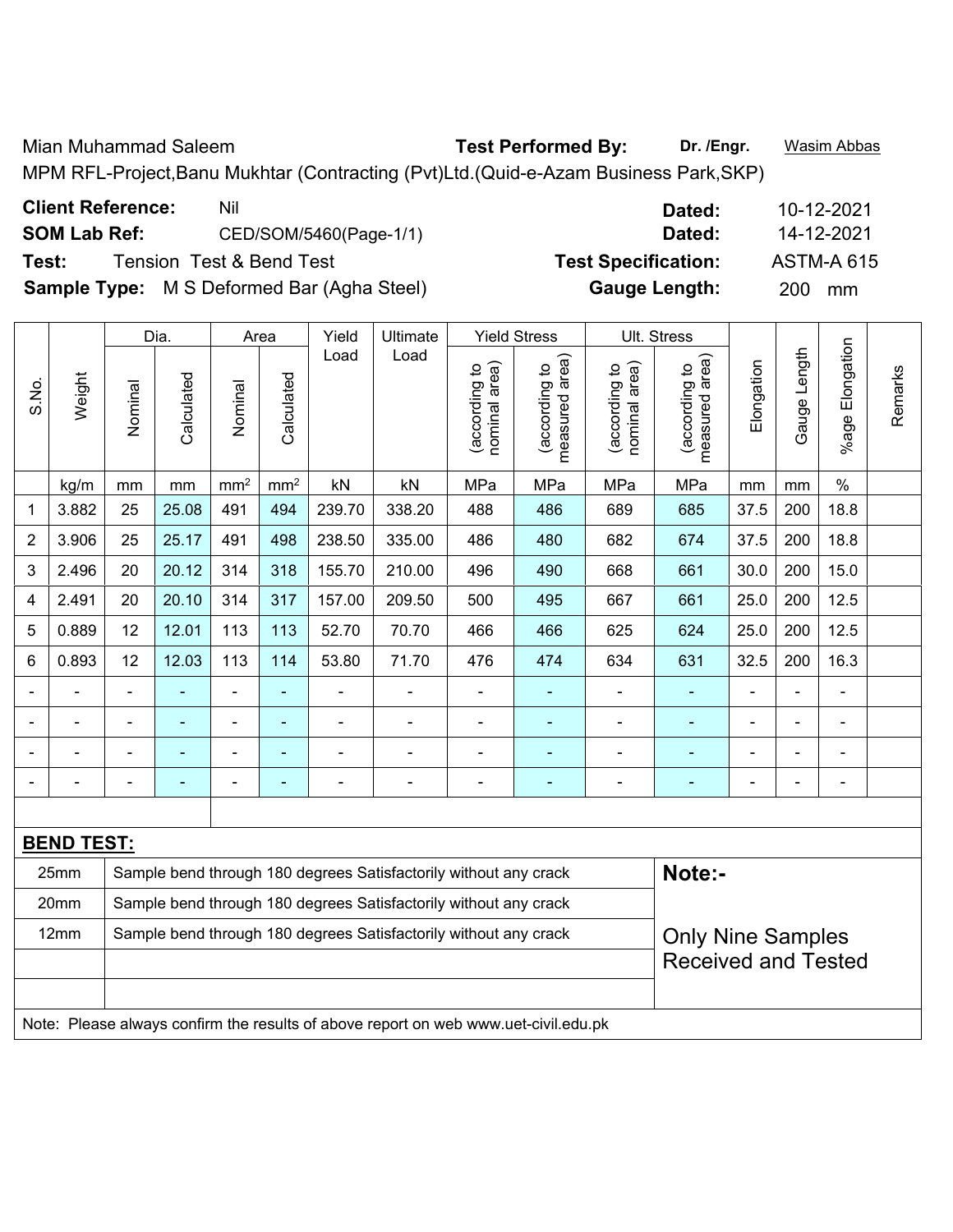Israr Ullah Khan **Test Performed By: Dr. /Engr.** S.Asad Ali Gillani

RE Nespak.(Const. of underpass Across Bedian Rd. Connecting Ph-VI with Ph-IX,DHA LHR)

# **Client Reference:** 3790/102/IUK/01/11

**Dated:** 10-12-2021 **Dated:** 14-12-2021

**Test:** Tension Test & Bend Test **Test Specification:** ASTM-A-615 **Gauge Length:** 8 inch **Sample Type:** Deformed Bar (Mughal Steel)

| <b>SOM Lab</b> |     |
|----------------|-----|
| Ref:           | 546 |
| Dated:         | 14  |

**Ref:** 5461(Page-1/1)

|                |                                                                                     |         | Dia.       |                 | Area            | Yield | Ultimate                                                         |                                | <b>Yield Stress</b>             |                                | Ult. Stress                     |            |              |                       |         |
|----------------|-------------------------------------------------------------------------------------|---------|------------|-----------------|-----------------|-------|------------------------------------------------------------------|--------------------------------|---------------------------------|--------------------------------|---------------------------------|------------|--------------|-----------------------|---------|
| S.No.          | Weight                                                                              | Nominal | Calculated | Nominal         | Calculated      | Load  | Load                                                             | nominal area)<br>(according to | (according to<br>measured area) | nominal area)<br>(according to | (according to<br>measured area) | Elongation | Gauge Length | Elongation<br>$%$ age | Remarks |
|                | lb/ft                                                                               | $\#$    | in         | in <sup>2</sup> | in <sup>2</sup> | Tons  | Tons                                                             | psi                            | psi                             | psi                            | psi                             | in         | in           | $\%$                  |         |
| 1              | 2.540                                                                               | 8       | 0.975      | 0.79            | 0.746           | 29.02 | 37.28                                                            | 81020                          | 85800                           | 104070                         | 110210                          | 1.30       | 8.0          | 16.3                  |         |
| $\overline{2}$ | 2.609                                                                               | 8       | 0.988      | 0.79            | 0.767           | 28.19 | 35.75                                                            | 78690                          | 81050                           | 99800                          | 102800                          | 1.50       | 8.0          | 18.8                  |         |
| 3              | 2.593                                                                               | 8       | 0.985      | 0.79            | 0.762           | 28.05 | 35.63                                                            | 78320                          | 81200                           | 99460                          | 103120                          | 1.30       | 8.0          | 16.3                  |         |
| 4              | 2.606                                                                               | 8       | 0.988      | 0.79            | 0.766           | 27.17 | 34.22                                                            | 75840                          | 78220                           | 95530                          | 98530                           | 1.60       | 8.0          | 20.0                  |         |
| 5              | 2.584                                                                               | 8       | 0.983      | 0.79            | 0.759           | 26.93 | 33.25                                                            | 75190                          | 78260                           | 92830                          | 96620                           | 1.30       | 8.0          | 16.3                  |         |
| 6              | 2.582                                                                               | 8       | 0.983      | 0.79            | 0.759           | 30.30 | 38.43                                                            | 84580                          | 88030                           | 107290                         | 111670                          | 1.20       | 8.0          | 15.0                  |         |
| 7              | 1.506                                                                               | 6       | 0.751      | 0.44            | 0.443           | 14.93 | 19.11                                                            | 74860                          | 74350                           | 95800                          | 95160                           | 1.20       | 8.0          | 15.0                  |         |
| 8              | 1.517                                                                               | 6       | 0.754      | 0.44            | 0.446           | 16.18 | 20.15                                                            | 81090                          | 80000                           | 101020                         | 99660                           | 1.10       | 8.0          | 13.8                  |         |
|                |                                                                                     |         |            |                 |                 |       |                                                                  |                                |                                 |                                |                                 |            |              |                       |         |
|                |                                                                                     |         |            | ÷               |                 |       | Ē,                                                               | ä,                             |                                 |                                | ۰                               |            |              | Ē,                    |         |
|                |                                                                                     |         |            |                 |                 |       |                                                                  |                                |                                 |                                |                                 |            |              |                       |         |
|                | <b>BEND TEST:</b>                                                                   |         |            |                 |                 |       |                                                                  |                                |                                 |                                |                                 |            |              |                       |         |
|                | #8                                                                                  |         |            |                 |                 |       | Sample bend through 180 degrees Satisfactorily without any crack |                                |                                 |                                | Note:-                          |            |              |                       |         |
|                | #8                                                                                  |         |            |                 |                 |       | Sample bend through 180 degrees Satisfactorily without any crack |                                |                                 |                                |                                 |            |              |                       |         |
|                | #8                                                                                  |         |            |                 |                 |       | Sample bend through 180 degrees Satisfactorily without any crack |                                |                                 |                                | <b>Only Twelve Samples</b>      |            |              |                       |         |
|                | #6                                                                                  |         |            |                 |                 |       | Sample bend through 180 degrees Satisfactorily without any crack |                                |                                 |                                | <b>Received and Tested</b>      |            |              |                       |         |
|                |                                                                                     |         |            |                 |                 |       |                                                                  |                                |                                 |                                |                                 |            |              |                       |         |
|                | Note: Please always confirm the results of above report on web www.uet-civil.edu.pk |         |            |                 |                 |       |                                                                  |                                |                                 |                                |                                 |            |              |                       |         |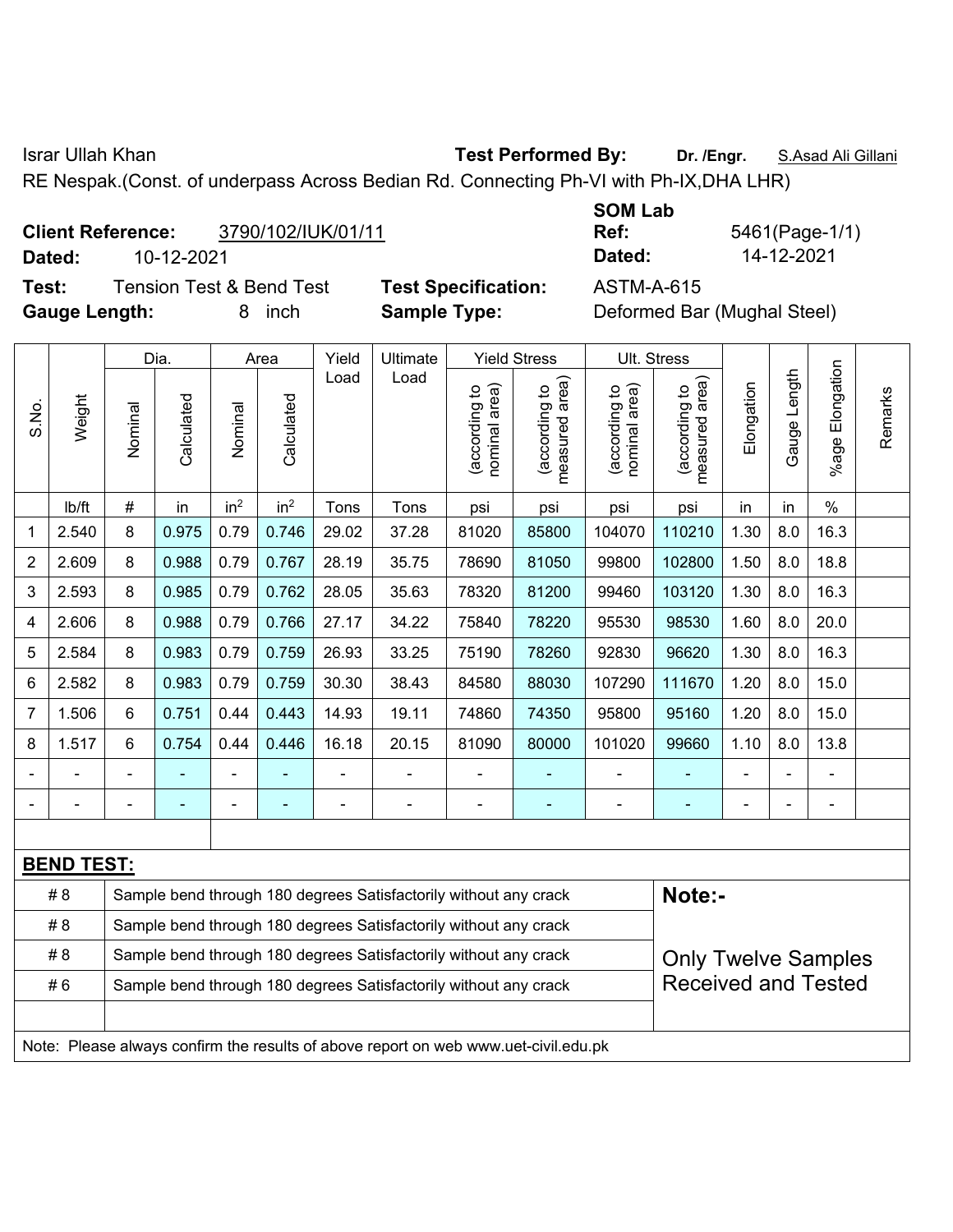Israr Ullah Khan **Test Performed By: Dr. /Engr.** S.Asad Ali Gillani

RE Nespak.(Const. of underpass Across Bedian Rd. Connecting Ph-VI with Ph-IX,DHA LHR)

| Dated:               | <b>Client Reference:</b><br>10-12-2021 | 3790/102/IUK/01/11       |                            | <b>SOM Lab</b><br>Ref:<br>Dated: | 5461(Page-2/2)<br>14-12-2021 |
|----------------------|----------------------------------------|--------------------------|----------------------------|----------------------------------|------------------------------|
| Test:                |                                        | Tension Test & Bend Test | <b>Test Specification:</b> | ASTM-A-615                       |                              |
| <b>Gauge Length:</b> |                                        | inch                     | <b>Sample Type:</b>        | Deformed Bar (FF<br>Steel)       |                              |

|             |                   |                                                                  | Dia.       |                 |                    | Yield          | Ultimate                                                                            |                                |                                                        |                                               |                                 |                |                |                 |         |
|-------------|-------------------|------------------------------------------------------------------|------------|-----------------|--------------------|----------------|-------------------------------------------------------------------------------------|--------------------------------|--------------------------------------------------------|-----------------------------------------------|---------------------------------|----------------|----------------|-----------------|---------|
| S.No.       | Weight            | Nominal                                                          | Calculated | Nominal         | Area<br>Calculated | Load           | Load                                                                                | (according to<br>nominal area) | <b>Yield Stress</b><br>measured area)<br>(according to | Ult. Stress<br>nominal area)<br>(according to | (according to<br>measured area) | Elongation     | Gauge Length   | %age Elongation | Remarks |
|             | lb/ft             | #                                                                | in         | in <sup>2</sup> | in <sup>2</sup>    | Tons           | Tons                                                                                | psi                            | psi                                                    | psi                                           | psi                             | in             | in             | $\%$            |         |
| $\mathbf 1$ | 1.446             | 6                                                                | 0.736      | 0.44            | 0.425              | 13.63          | 19.11                                                                               | 68320                          | 70730                                                  | 95800                                         | 99190                           | 1.10           | 8.0            | 13.8            |         |
| 2           | 1.462             | 6                                                                | 0.740      | 0.44            | 0.430              | 14.60          | 18.96                                                                               | 73170                          | 74870                                                  | 95040                                         | 97250                           | 1.00           | 8.0            | 12.5            |         |
| 3           | 0.679             | $\overline{\mathbf{4}}$                                          | 0.505      | 0.20            | 0.200              | 7.00           | 9.28                                                                                | 77230                          | 77230                                                  | 102290                                        | 102290                          | 1.30           | 8.0            | 16.3            |         |
| 4           | 0.649             | $\overline{4}$                                                   | 0.493      | 0.20            | 0.191              | 6.32           | 8.15                                                                                | 69700                          | 72980                                                  | 89930                                         | 94170                           | 1.40           | 8.0            | 17.5            |         |
|             |                   |                                                                  | ä,         | ä,              |                    | L.             | ä,                                                                                  |                                |                                                        | L,                                            | ä,                              |                |                |                 |         |
|             |                   |                                                                  |            |                 |                    |                |                                                                                     |                                |                                                        |                                               |                                 |                |                |                 |         |
|             |                   |                                                                  |            | ÷               |                    |                | $\blacksquare$                                                                      | $\blacksquare$                 |                                                        |                                               | ÷                               |                |                |                 |         |
|             |                   |                                                                  |            | ÷               |                    |                |                                                                                     |                                |                                                        |                                               |                                 |                |                |                 |         |
|             |                   |                                                                  |            | $\blacksquare$  |                    | $\blacksquare$ | ÷                                                                                   | $\blacksquare$                 |                                                        | $\blacksquare$                                | ÷                               | $\blacksquare$ |                | L,              |         |
|             |                   |                                                                  |            | $\blacksquare$  |                    | $\blacksquare$ | $\blacksquare$                                                                      | $\blacksquare$                 |                                                        | ä,                                            | ۰                               |                | $\blacksquare$ | Ē,              |         |
|             |                   |                                                                  |            |                 |                    |                |                                                                                     |                                |                                                        |                                               |                                 |                |                |                 |         |
|             | <b>BEND TEST:</b> |                                                                  |            |                 |                    |                |                                                                                     |                                |                                                        |                                               |                                 |                |                |                 |         |
|             | #6                |                                                                  |            |                 |                    |                | Sample bend through 180 degrees Satisfactorily without any crack                    |                                |                                                        |                                               | Note:-                          |                |                |                 |         |
|             | #4                | Sample bend through 180 degrees Satisfactorily without any crack |            |                 |                    |                |                                                                                     |                                |                                                        |                                               |                                 |                |                |                 |         |
|             |                   |                                                                  |            |                 |                    |                |                                                                                     |                                |                                                        |                                               | <b>Only Six Samples</b>         |                |                |                 |         |
|             |                   |                                                                  |            |                 |                    |                |                                                                                     |                                |                                                        |                                               | <b>Received and Tested</b>      |                |                |                 |         |
|             |                   |                                                                  |            |                 |                    |                |                                                                                     |                                |                                                        |                                               |                                 |                |                |                 |         |
|             |                   |                                                                  |            |                 |                    |                | Note: Please always confirm the results of above report on web www.uet-civil.edu.pk |                                |                                                        |                                               |                                 |                |                |                 |         |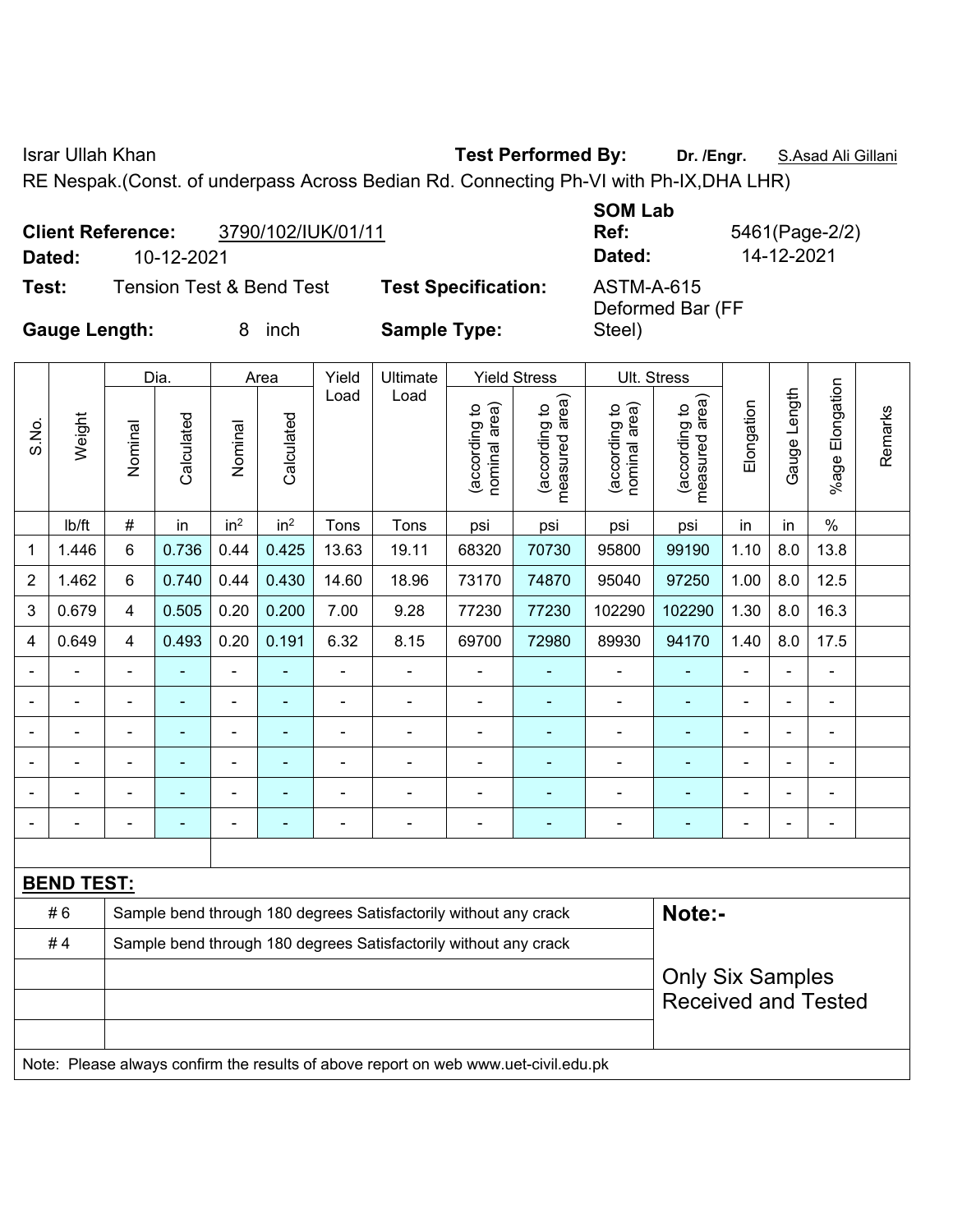Muhammad Shahbaz **Test Performed By: Dr. /Engr.** S.Asad Ali Gillani Imperium Hospitality (Pvt) Ltd. Lahore.

### **Client Reference:** IHPL/Steel/0158 **Dated:** 13-12-2021 **Dated:** 14-12-2021

 $\overline{\phantom{a}}$ 

**Gauge Length:** 8 inch **Sample Type:** Deformed Bar

**Test:** Tension Test & Bend Test **Test Specification:** ASTM-A-615

 $\blacksquare$ 

**SOM Lab Ref:** 5462(Page-1/2)

|       |                      |                          | Dia.           |                 | Area            | Yield          | Ultimate                                                                            |                                | <b>Yield Stress</b>             | Ult. Stress                    |                                 |                |                |                              |         |
|-------|----------------------|--------------------------|----------------|-----------------|-----------------|----------------|-------------------------------------------------------------------------------------|--------------------------------|---------------------------------|--------------------------------|---------------------------------|----------------|----------------|------------------------------|---------|
| S.No. | Weight               | Nominal                  | Calculated     | Nominal         | Calculated      | Load           | Load                                                                                | nominal area)<br>(according to | (according to<br>measured area) | (according to<br>nominal area) | (according to<br>measured area) | Elongation     | Gauge Length   | Elongation<br>$%$ age        | Remarks |
|       | lb/ft                | $\#$                     | in             | in <sup>2</sup> | in <sup>2</sup> | Tons           | Tons                                                                                | psi                            | psi                             | psi                            | psi                             | in             | in             | $\%$                         |         |
| 1     | 2.651                | 8                        | 0.996          | 0.79            | 0.779           | 27.47          | 34.76                                                                               | 76700                          | 77780                           | 97040                          | 98410                           | 1.30           | 8.0            | 16.3                         |         |
| 2     | 2.686                | 8                        | 1.002          | 0.79            | 0.789           | 26.71          | 34.61                                                                               | 74560                          | 74660                           | 96620                          | 96740                           | 1.40           | 8.0            | 17.5                         |         |
| 3     | 2.677                | 8                        | 1.001          | 0.79            | 0.787           | 26.47          | 34.53                                                                               | 73910                          | 74190                           | 96390                          | 96760                           | 1.50           | 8.0            | 18.8                         |         |
|       |                      |                          |                | ä,              |                 |                |                                                                                     |                                |                                 | $\blacksquare$                 | $\blacksquare$                  |                |                | $\blacksquare$               |         |
|       |                      |                          |                |                 |                 |                | ٠                                                                                   |                                |                                 |                                |                                 |                |                | ۰                            |         |
|       |                      |                          | ٠              | $\blacksquare$  |                 | $\blacksquare$ | $\blacksquare$                                                                      | $\blacksquare$                 |                                 | $\blacksquare$                 | $\blacksquare$                  | $\blacksquare$ | $\blacksquare$ | $\blacksquare$               |         |
|       |                      | $\blacksquare$           | $\blacksquare$ | ۰               | ۰               | $\overline{a}$ | $\blacksquare$                                                                      | $\overline{a}$                 | $\blacksquare$                  | ۰                              | ۰                               | $\blacksquare$ | -              | $\qquad \qquad \blacksquare$ |         |
|       |                      | $\blacksquare$           | $\blacksquare$ | ÷,              | ۰               | $\blacksquare$ | $\blacksquare$                                                                      | $\blacksquare$                 |                                 | $\blacksquare$                 | ٠                               | $\blacksquare$ |                | ÷,                           |         |
|       |                      |                          |                |                 |                 |                |                                                                                     |                                |                                 |                                |                                 |                |                |                              |         |
|       |                      |                          |                |                 |                 |                |                                                                                     |                                |                                 |                                | ٠                               |                |                | ۰                            |         |
|       | <b>Witnessed By:</b> |                          |                |                 |                 |                | Engr.Rafi Ullah (IHPL) & Ali Hasnain Khan, (Kingcrete Builders)                     |                                |                                 |                                |                                 |                |                |                              |         |
|       | <b>BEND TEST:</b>    |                          |                |                 |                 |                |                                                                                     |                                |                                 |                                |                                 |                |                |                              |         |
|       | # 8                  |                          |                |                 |                 |                | Sample bend through 180 degrees Satisfactorily without any crack                    |                                |                                 |                                | Note:-                          |                |                |                              |         |
|       | # 8                  |                          |                |                 |                 |                | Sample bend through 180 degrees Satisfactorily without any crack                    |                                |                                 |                                |                                 |                |                |                              |         |
|       |                      | <b>Only Five Samples</b> |                |                 |                 |                |                                                                                     |                                |                                 |                                |                                 |                |                |                              |         |
|       |                      |                          |                |                 |                 |                |                                                                                     |                                |                                 |                                | <b>Received and Tested</b>      |                |                |                              |         |
|       |                      |                          |                |                 |                 |                |                                                                                     |                                |                                 |                                |                                 |                |                |                              |         |
|       |                      |                          |                |                 |                 |                | Note: Please always confirm the results of above report on web www.uet-civil.edu.pk |                                |                                 |                                |                                 |                |                |                              |         |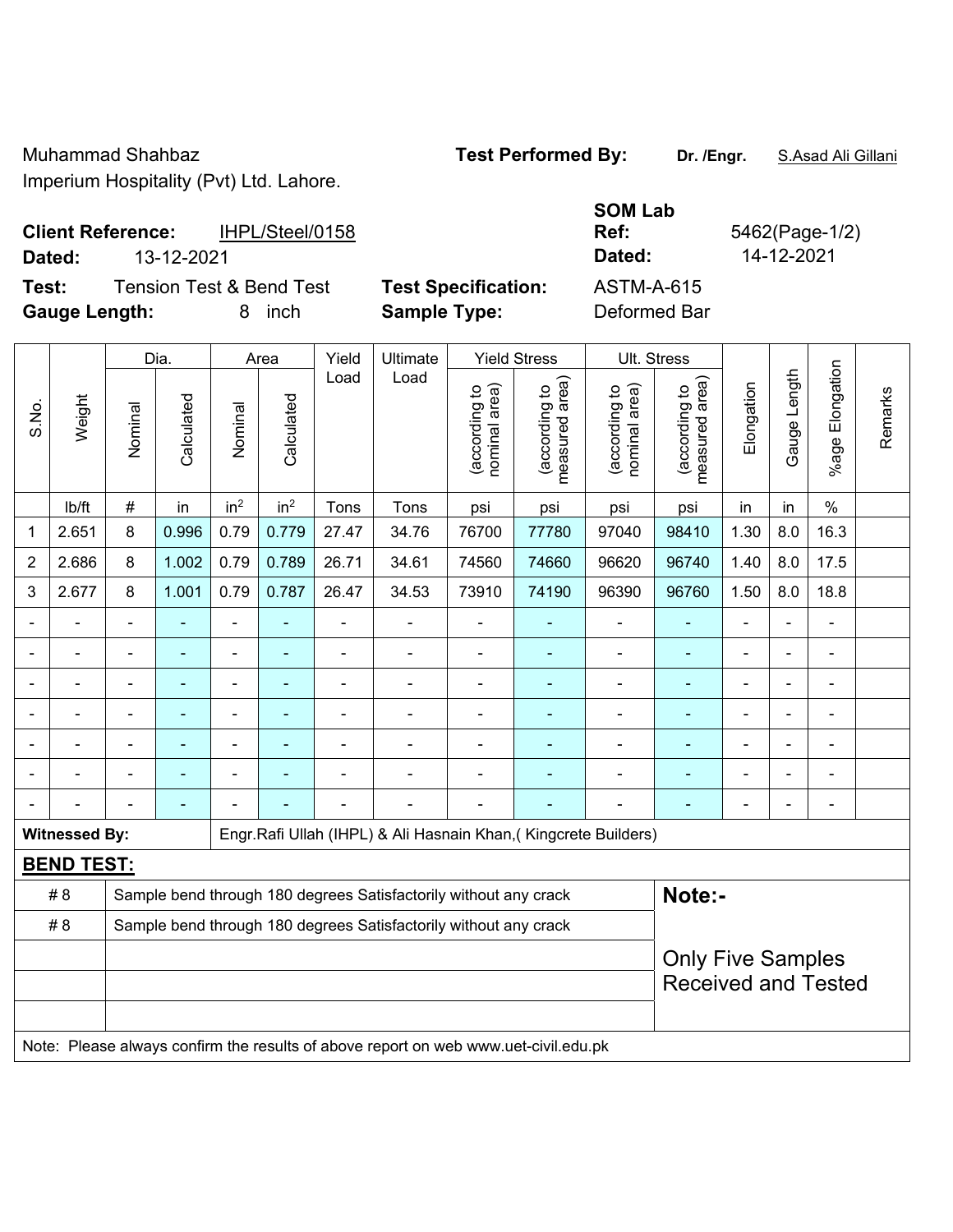Muhammad Shahbaz **Test Performed By: Dr. /Engr.** S.Asad Ali Gillani Imperium Hospitality (Pvt) Ltd. Lahore.

### **Client Reference:** IHPL/Steel/0157 **Dated:** 13-12-2021 **Dated:** 14-12-2021

 $\overline{\phantom{a}}$ 

h

**Test:** Tension Test & Bend Test **Test Specification:** ASTM-A-615 **Gauge Length:** 8 inch **Sample Type:** Deformed Bar

 $\top$ 

 $\overline{\phantom{a}}$ 

 $\top$ 

**SOM Lab Ref:** 5462(Page-2/2)

 $\top$ 

|                |                      |                          | Dia.       |                 | Area            | Yield          | Ultimate                                                                            |                                | <b>Yield Stress</b>             |                                | Ult. Stress                                 |                |              |                          |         |
|----------------|----------------------|--------------------------|------------|-----------------|-----------------|----------------|-------------------------------------------------------------------------------------|--------------------------------|---------------------------------|--------------------------------|---------------------------------------------|----------------|--------------|--------------------------|---------|
| S.No.          | Weight               | Nominal                  | Calculated | Nominal         | Calculated      | Load           | Load                                                                                | (according to<br>nominal area) | (according to<br>measured area) | (according to<br>nominal area) | (according to<br>measured area)<br>measured | Elongation     | Gauge Length | Elongation<br>$%$ age    | Remarks |
|                | lb/ft                | $\#$                     | in         | in <sup>2</sup> | in <sup>2</sup> | Tons           | Tons                                                                                | psi                            | psi                             | psi                            | psi                                         | in             | in           | $\%$                     |         |
| 1              | 2.678                | 8                        | 1.001      | 0.79            | 0.787           | 25.61          | 34.63                                                                               | 71490                          | 71760                           | 96670                          | 97040                                       | 1.30           | 8.0          | 16.3                     |         |
| 2              | 2.731                | 8                        | 1.011      | 0.79            | 0.803           | 26.12          | 35.02                                                                               | 72910                          | 71730                           | 97750                          | 96170                                       | 1.40           | 8.0          | 17.5                     |         |
| 3              | 2.670                | 8                        | 1.000      | 0.79            | 0.785           | 25.74          | 34.48                                                                               | 71860                          | 72320                           | 96250                          | 96860                                       | 1.30           | 8.0          | 16.3                     |         |
|                |                      |                          |            | ä,              |                 |                |                                                                                     |                                |                                 | $\blacksquare$                 |                                             |                |              | ÷                        |         |
|                |                      |                          |            |                 |                 |                |                                                                                     |                                |                                 |                                |                                             |                |              |                          |         |
|                |                      |                          | ۰          | ۰               |                 |                | $\overline{\phantom{0}}$                                                            | $\overline{a}$                 |                                 | ÷                              | $\blacksquare$                              | $\blacksquare$ |              | -                        |         |
| $\blacksquare$ |                      | $\blacksquare$           | ۰          | ÷               |                 | $\blacksquare$ | $\overline{\phantom{0}}$                                                            |                                |                                 | $\overline{\phantom{0}}$       | $\blacksquare$                              | $\blacksquare$ |              | $\overline{\phantom{a}}$ |         |
|                |                      | $\blacksquare$           | ÷,         | $\blacksquare$  |                 | ä,             | $\blacksquare$                                                                      | $\blacksquare$                 |                                 |                                | ä,                                          | $\overline{a}$ |              | ÷                        |         |
|                |                      |                          |            |                 |                 |                |                                                                                     |                                |                                 |                                |                                             |                |              |                          |         |
|                |                      |                          |            |                 |                 |                |                                                                                     |                                |                                 |                                | -                                           |                |              | -                        |         |
|                | <b>Witnessed By:</b> |                          |            |                 |                 |                | Engr.Rafi Ullah (IHPL) & Ali Hasnain Khan, (Kingcrete Builders)                     |                                |                                 |                                |                                             |                |              |                          |         |
|                | <b>BEND TEST:</b>    |                          |            |                 |                 |                |                                                                                     |                                |                                 |                                |                                             |                |              |                          |         |
|                | # 8                  |                          |            |                 |                 |                | Sample bend through 180 degrees Satisfactorily without any crack                    |                                |                                 |                                | Note:-                                      |                |              |                          |         |
|                | #8                   |                          |            |                 |                 |                | Sample bend through 180 degrees Satisfactorily without any crack                    |                                |                                 |                                |                                             |                |              |                          |         |
|                |                      | <b>Only Five Samples</b> |            |                 |                 |                |                                                                                     |                                |                                 |                                |                                             |                |              |                          |         |
|                |                      |                          |            |                 |                 |                |                                                                                     |                                |                                 |                                | <b>Received and Tested</b>                  |                |              |                          |         |
|                |                      |                          |            |                 |                 |                |                                                                                     |                                |                                 |                                |                                             |                |              |                          |         |
|                |                      |                          |            |                 |                 |                | Note: Please always confirm the results of above report on web www.uet-civil.edu.pk |                                |                                 |                                |                                             |                |              |                          |         |

 $\overline{\mathbf{r}}$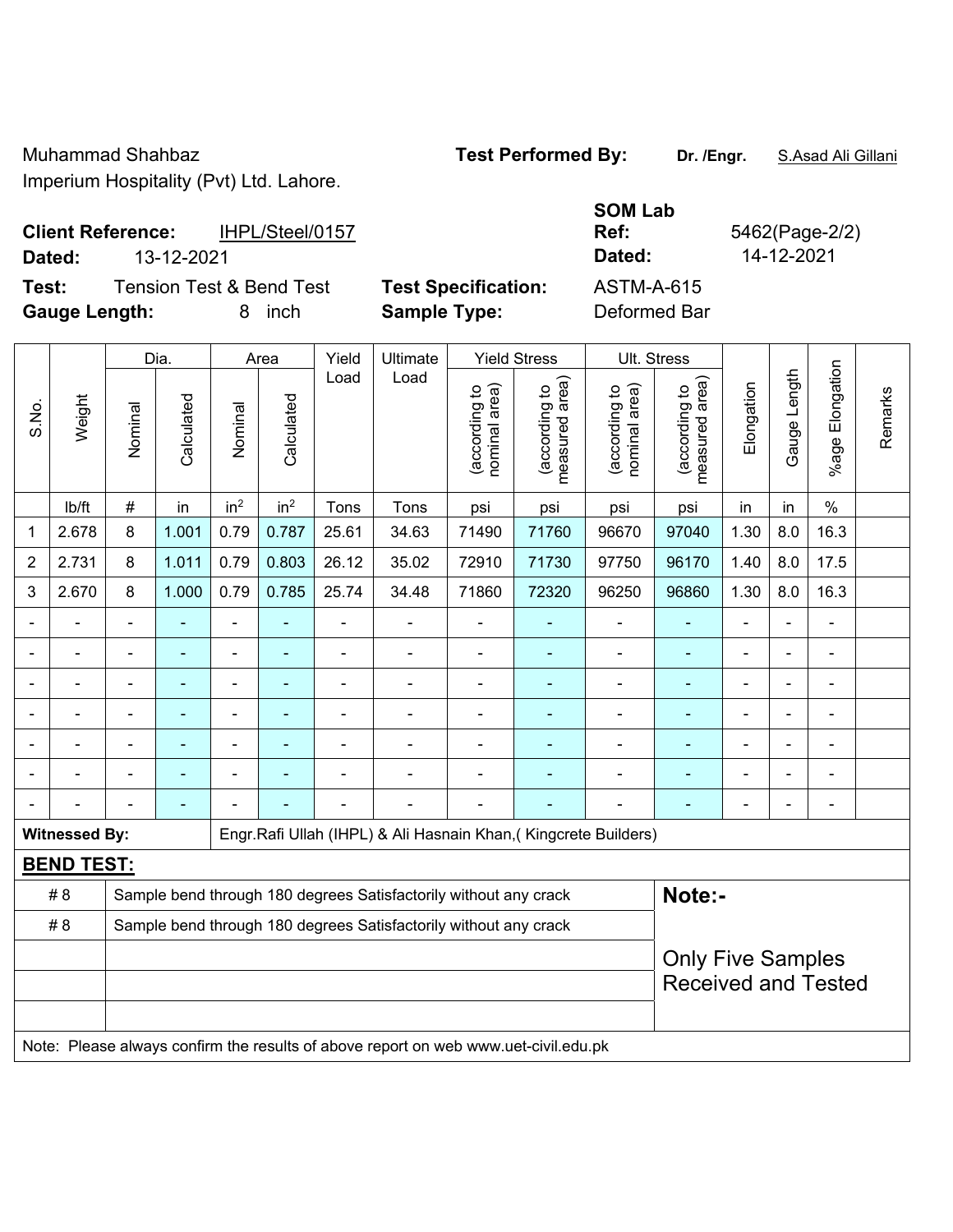Maj Adnan Khalid (R) **Test Performed By:** Dr. /Engr. **S.Asad Gillani** Dy Dir MTL,DHA LHR,(Const. Of 18 Green Apartment Complex DRGCC DHA Ph-VI (M/s Construct)

**Client Reference:** 408/241/E/Lab/181/51

**Test:** Tension Test & Bend Test **Test Specification:** ASTM-A-615 **Gauge Length:** 8 inch **Sample Type:** Deformed Bar (Kamran Steel)

**SOM Lab Ref:** 5463(Page-1/1) **Dated:** 14-12-2021 **Dated:** 14-12-2021

|                |                   | Dia.                                                                                |                | Area            | Yield                    | Ultimate       |                                                                  | <b>Yield Stress</b>            |                                 | Ult. Stress                    |                                 |                |                |                 |         |
|----------------|-------------------|-------------------------------------------------------------------------------------|----------------|-----------------|--------------------------|----------------|------------------------------------------------------------------|--------------------------------|---------------------------------|--------------------------------|---------------------------------|----------------|----------------|-----------------|---------|
| S.No.          | Weight            | Nominal                                                                             | Calculated     | Nominal         | Calculated               | Load           | Load                                                             | nominal area)<br>(according to | measured area)<br>(according to | nominal area)<br>(according to | measured area)<br>(according to | Elongation     | Gauge Length   | %age Elongation | Remarks |
|                | Ib/ft             | #                                                                                   | in             | in <sup>2</sup> | in <sup>2</sup>          | Tons           | Tons                                                             | psi                            | psi                             | psi                            | psi                             | in             | in             | $\frac{0}{0}$   |         |
| 1              | 0.657             | $\overline{4}$                                                                      | 0.496          | 0.20            | 0.193                    | 6.54           | 8.94                                                             | 72170                          | 74790                           | 98580                          | 102160                          | 1.10           | 8.0            | 13.8            |         |
| $\overline{2}$ | 0.660             | $\overline{4}$                                                                      | 0.497          | 0.20            | 0.194                    | 6.60           | 9.04                                                             | 72730                          | 74980                           | 99710                          | 102790                          | 1.30           | 8.0            | 16.3            |         |
|                |                   |                                                                                     |                | ÷               |                          | ä,             |                                                                  |                                |                                 |                                | $\blacksquare$                  |                |                |                 |         |
|                |                   |                                                                                     | $\blacksquare$ | ÷               |                          | ä,             | $\blacksquare$                                                   |                                |                                 | ۰                              | ۰                               | $\blacksquare$ |                | L.              |         |
|                |                   | $\overline{\phantom{0}}$                                                            | $\blacksquare$ | $\blacksquare$  | $\overline{a}$           | -              | $\blacksquare$                                                   | $\blacksquare$                 | $\overline{\phantom{a}}$        | ۰                              | ۰                               | $\blacksquare$ | $\blacksquare$ | ÷               |         |
|                |                   | $\blacksquare$                                                                      | ÷              | $\blacksquare$  | $\overline{\phantom{a}}$ | ä,             | $\blacksquare$                                                   | $\overline{\phantom{a}}$       | $\overline{\phantom{a}}$        | $\overline{\phantom{a}}$       | ۰                               | $\blacksquare$ | $\blacksquare$ | $\blacksquare$  |         |
|                |                   | $\blacksquare$                                                                      | $\blacksquare$ | ÷,              | ÷                        | $\blacksquare$ | ÷,                                                               | $\blacksquare$                 | $\overline{\phantom{a}}$        | $\qquad \qquad \blacksquare$   | ÷,                              | $\blacksquare$ | $\blacksquare$ | ÷               |         |
|                | $\blacksquare$    | $\overline{\phantom{0}}$                                                            | ÷              | $\blacksquare$  | Ē.                       | $\blacksquare$ | $\blacksquare$                                                   | ٠                              | $\overline{\phantom{a}}$        | ۰                              | $\blacksquare$                  | $\blacksquare$ |                | ÷.              |         |
|                |                   |                                                                                     | $\blacksquare$ | ÷               |                          | $\blacksquare$ | $\blacksquare$                                                   |                                | $\overline{\phantom{a}}$        | ÷                              | $\blacksquare$                  |                |                | ÷               |         |
|                |                   | $\blacksquare$                                                                      |                | ÷               | Ē.                       | $\blacksquare$ |                                                                  |                                |                                 | ۰                              | ۰                               |                |                | ÷               |         |
|                |                   |                                                                                     |                |                 |                          |                |                                                                  |                                |                                 |                                |                                 |                |                |                 |         |
|                | <b>BEND TEST:</b> |                                                                                     |                |                 |                          |                |                                                                  |                                |                                 |                                |                                 |                |                |                 |         |
|                | #4                |                                                                                     |                |                 |                          |                | Sample bend through 180 degrees Satisfactorily without any crack |                                |                                 |                                | Note:-                          |                |                |                 |         |
|                |                   |                                                                                     |                |                 |                          |                |                                                                  |                                |                                 |                                |                                 |                |                |                 |         |
|                |                   |                                                                                     |                |                 |                          |                |                                                                  |                                |                                 |                                | <b>Only Three Samples</b>       |                |                |                 |         |
|                |                   |                                                                                     |                |                 |                          |                |                                                                  |                                |                                 |                                | <b>Received and Tested</b>      |                |                |                 |         |
|                |                   |                                                                                     |                |                 |                          |                |                                                                  |                                |                                 |                                |                                 |                |                |                 |         |
|                |                   | Note: Please always confirm the results of above report on web www.uet-civil.edu.pk |                |                 |                          |                |                                                                  |                                |                                 |                                |                                 |                |                |                 |         |